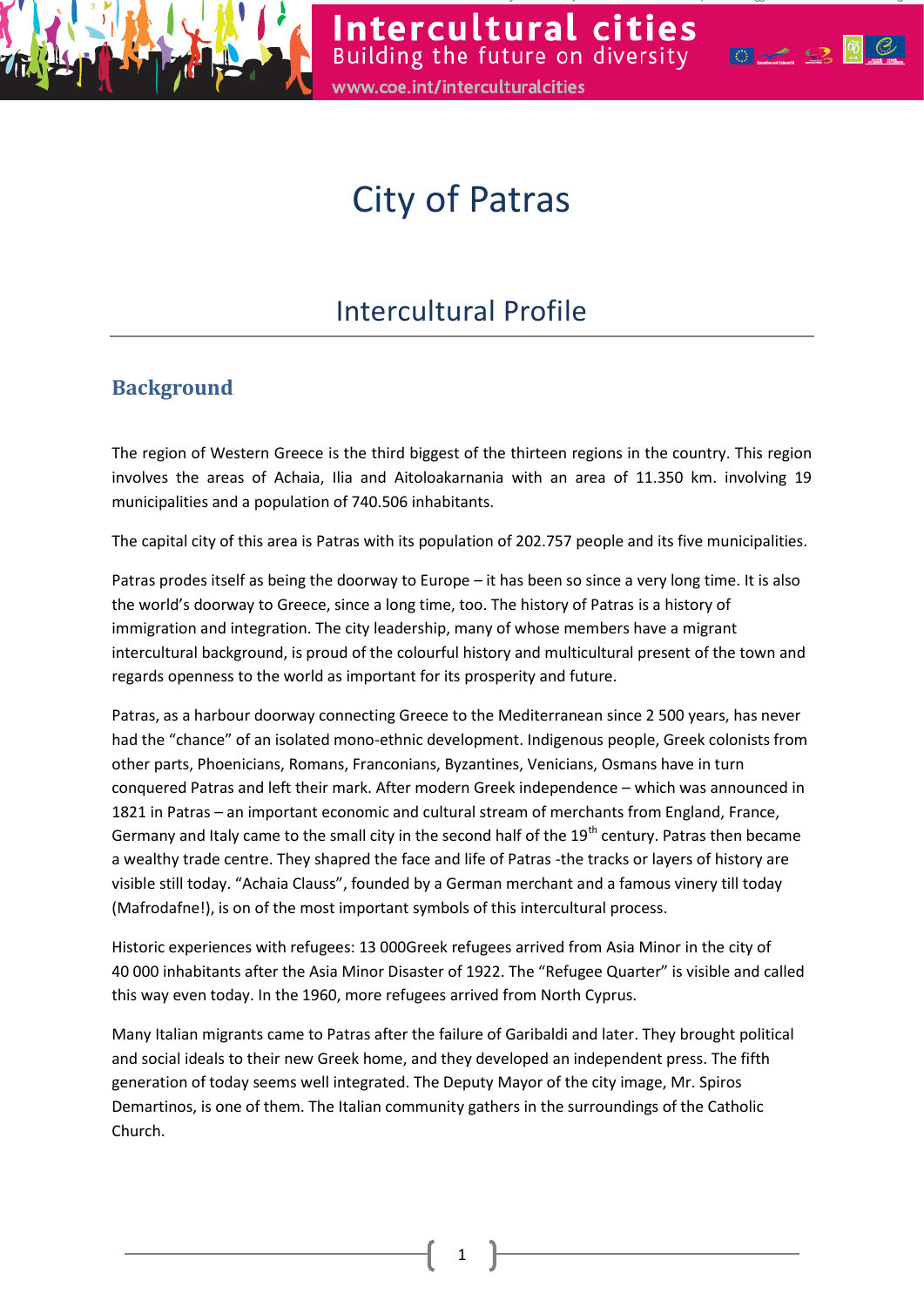At the same time, Patras was a gateway for Greek emigration to the USA (most notably following the "raisin crisis" of 1920 which devastated the local economy) and – after World War II – to European states like Western Germany. An increasing number of former emigrants are now returning thanks to the economic upturn brought by EU-membership.

An element of the intercultural heritage is the coexistence of different Christian religions, visible in different churches (Greek-orthodox, Catholic, Protestant) and cemeteries. Patras is the city of the apostle and martyr Andreas, important for all denominations. A synagogue does not exist any more. Nothing was to hear about a mosque.

Surely, centuries of international trade and migration have made the City of Patras sensitive for migration and integration issues since many years.

However, the city has been facing serious challenges. The most important one is related to the sudden increase in illegal migration in the last decade – mostly people from Africa the Middle East coming in ship containers and planning go to Italy, Germany and elsewhere in the European Union.

The city authorities are genuinely trying their best to manage the situation, as much as its limited resources and autonomy allow it. Furthermore, their approach is not simply of "coping" but actively trying to design policies and actions to encourage migrants to remain in the city. The public opinion, in a country where every family has an emigrant, has not been hostile, in principle, towards foreigners, but the people's patience is being stretched enormously during the economic crisis of 2010-2011.

However, Greece being a rather centralised country, the local authorities have few powers and resources in relation to migration, asylum, work permits and other social and urbanism matters.

The Asian migrants who arrive in Patras under inhuman conditions just willing to pass to the "Eldorado" of Germany, France or Great Britain. Patras as Schengen frontier station is their eye of a needle, there is no legal passway. They are not interested in remaining in Patras and try to go further illegally. They have been for a long time locked up in a private owned camp in the heart of the city which has been more recently moved a few kilometres away. The city is confronted with the desperate health and hygiene situation.

Patras has had a change of local government during 2011 involving quite an extensive and marked impact on various areas of local government and the question of intercultural development has been given a new and very strong priority from the new administration. The city realises that it needs to engage a debate with citizens on the difference between the irregular migrants and those legally residing in the city, and adopt distinct policies towards including the latter in the community.

#### **Intercultural commitment and governance of diversity**

In 2011 the Lord Mayor and local authorities have made clear and unambiguous statements with regards to the development of an intercultural cities and have put into place important infrastructures and council decisions which clearly emphasis this new attitude towards interculturalism which can be seen by the budget allotment of 30.000 euro to the above activity for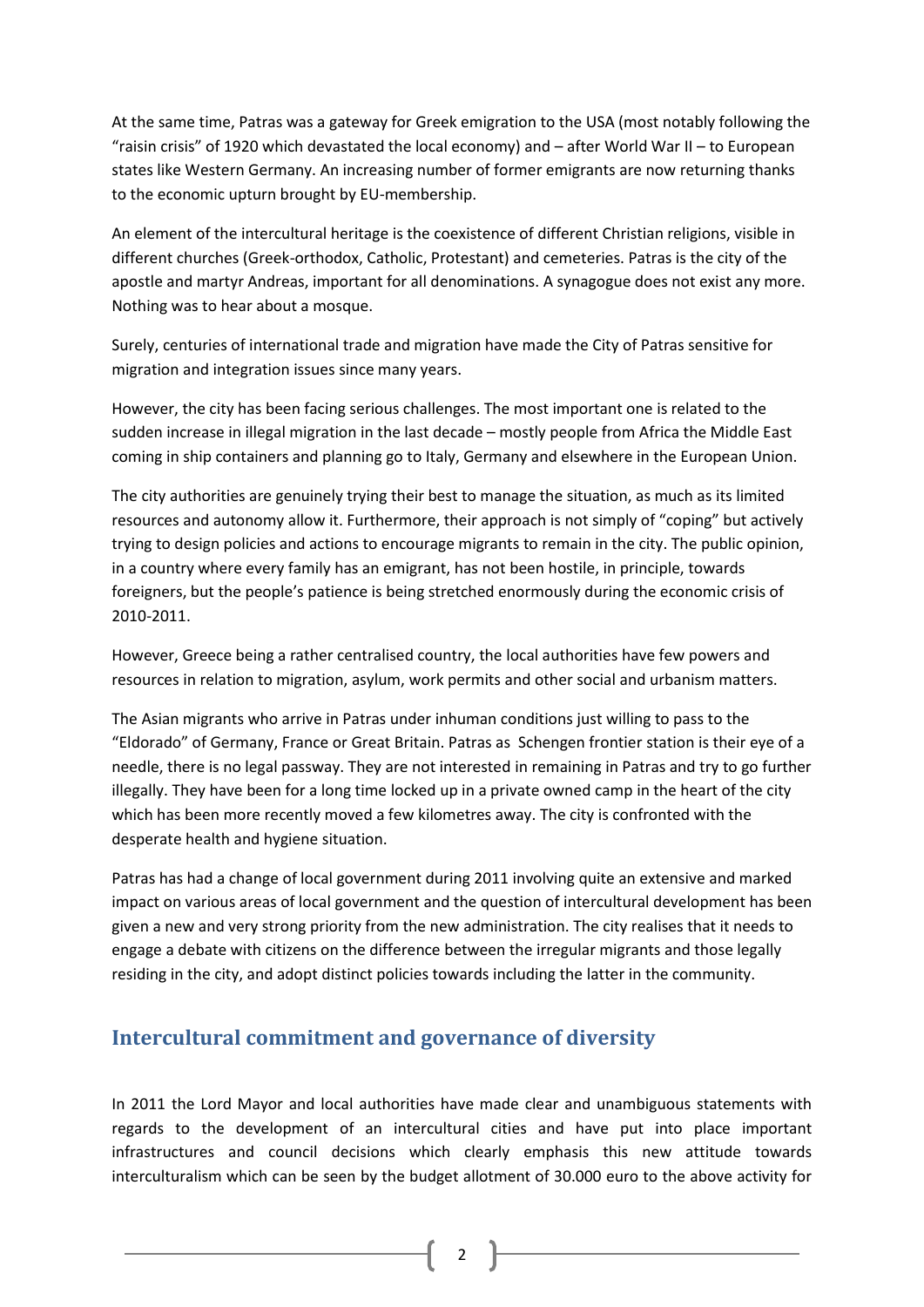the 2011 year and another 30.000 euro already earmarked for the 2012 year on the Intercultural cities development plan.

The new Regional Administrative Unit of Western Greece has openly acknowledged the complexity of managing a port area such as Patras with its constant arrival of non Greek persons and the conflicts that this occasionally creates and has therefore initiated work, together with local governments, on the 'ethnographic' aspects involved.

Local authorities now have what can be seen as an intercultural strategic action plan which takes its point of reference with the appointment of a Vice-mayor with a clear intercultural mandate and the setting up on an intercultural office or 'council' within the city centre equipping this agency with its own staff and a clear mandate on interculturale and immigration issues across the board. This council has also set up a number of agencies which have a specific action plan with regards to intercultural issues as will be illustrated below.

**Patras has also instituted a Vice-Mayor (Councillor) of Volunteerism, Gender Equality, NGO's, Integration of Immigrants and Services to Citizens.** Within this portfolio this council office has the mandate and has openly declared its involvement on intercultural issues and has set up and developed specific activities in this regards such as :

- The /agency for the integration of Immigrants defined by the law 3852/2010. This entity also has migrants within its organizational structure and has its own staff. Through this agency, migrants are represented and participate in the promotion of immigrant's views at the local level. The agency is able to enrich the decision-making process of the municipality via its main objectives which are :
	- To incorporate and to encourage immigrants to attend and participate in local public life.
	- To improve & to harmonize relations between the inhabitants of the city (all of them) and the official bodies of the city.

Via help from this agency the various migrant populations have been able to set up a number of local associations capable of participating in joint activities with the local Greek population and the municipality.

- Office of Services for the Immigrants: This office has now been moved into the centre of the city and further developed. The office provides services for the benefit of immigrants living within the city, helping them to manage the procedural issues such as permits, licenses and other official documents.
- Office of Volunteerism : This is the first of three office of this type in Greece. Via this office the number of registered volunteer members has risen markedly from within the migrant population. One of a number of expressions of there actions is the 'Omada Epsilon team' which involves persons from quite a diverse cultural background.

The intercultural outlook of Patras has been much enhanced over the last year or so through the establishment of the municipally supported and funded agency ADEP (Enterprise for Planning and Development). This organization has a wide mandate with respect to migration issues, as well as others, and has developed a number of European projects and on interculturalism such as:

Youth in Action - TICTYM; Intercultural Education of youth in intercultural issues .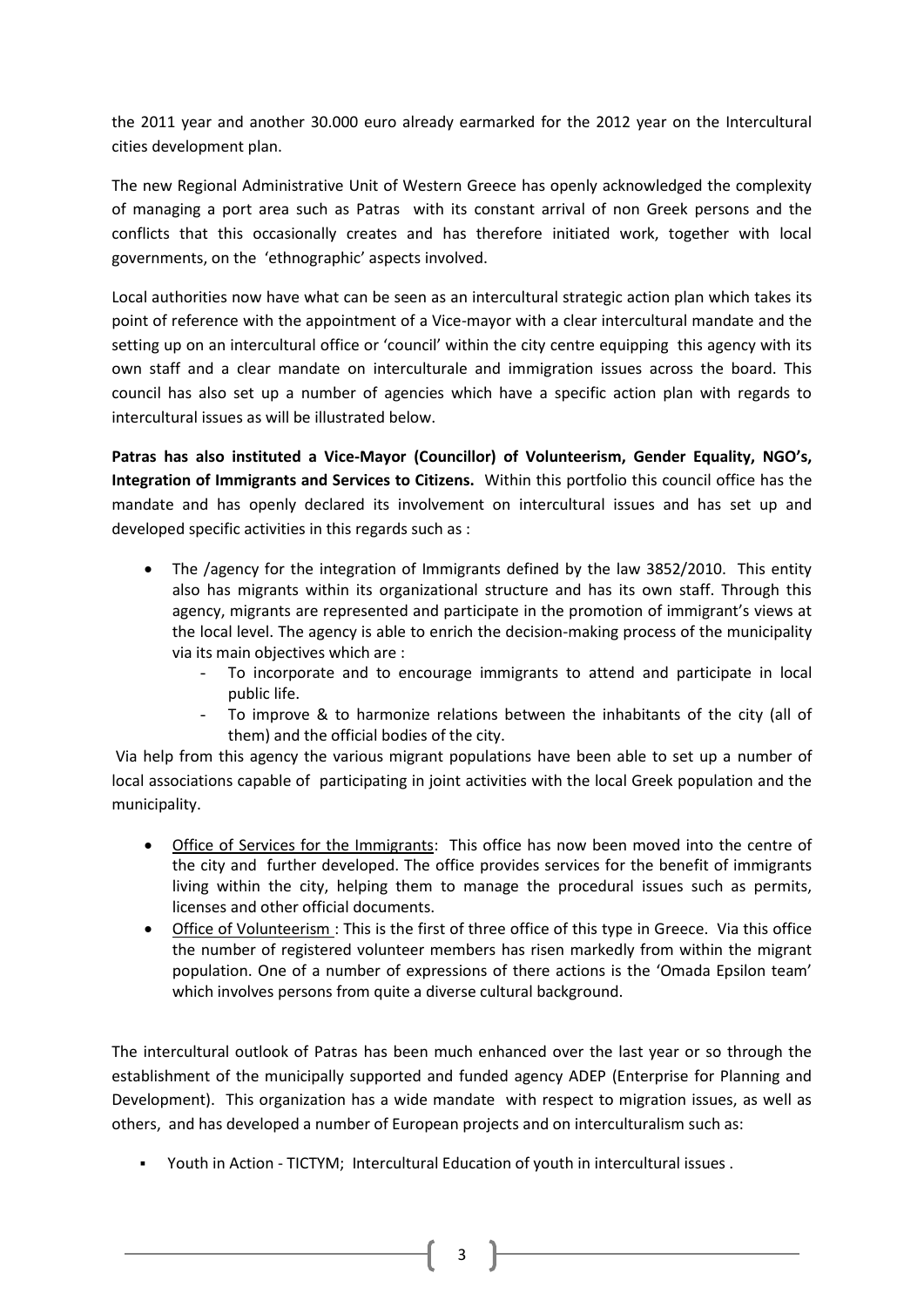- Integration of third party nationals –Sparda project.
- Sensitization projects involving all citizens.
- Acting together with NGO's, local authorities and associations of immigrants to promote intercultural living.

The ADEP has its own staff team and municipal funding and therefore is able to function without great difficulties.

#### **Education**

The school system is being adapted to immigration. Around 600 pupils with migrant background lived in Patras in 2008, their number today is certainly larger. If the percentage of migrant pupils in a school exceeds 45%, the schools are labelled "Multicultural schools" (26 in all Greece), with reduced classed (8 to 12 pupils) and reinforced links with the local community.

It should be noted that the city does not provide for mother tongue education for the children of migrant background.

The municipality of Patras has put into place a plan of action within the education system which sees non profit charitable organizations, the University, other community based entities working in close connection and together with local authorities to further develop the intercultural perspective within the education system knowing full well the powerful influence that schooling has within the local society.

One of the strategies put into place has been that of addressing the families (Greek and other origin) in order to enhance the process of inclusion and to diminish the pressure towards stereotyping. Schools are now officially striving to destroy these barriers via the use of multilingual courses being made available within the curriculum.

An interesting move forward has also been that of guaranteeing the presence of migrant representatives within school boards and local institutions with particular attention being paid to protecting the cultural heritage of persons of non Greek origin.

An important action has been to encourage students and their parents to act together through associations in organizing intercultural events through the schooling system. Recently there has been an important administrative decision (after months of negotiations with local authorities) which has led to the opening of school premises during the afternoon (after hours) so these can be utilized as free common public spaces for initiatives and as social gathering areas.

Since 2009 within the Patras municipality there has been established special educational support for culturally diverse citizens via courses for immigrant children within 25 of the typical school programs as well as having 198 schools where there are minorities and 194 of these are primary schools. Such schools also have support programs for refugees, Roma and Muslim students.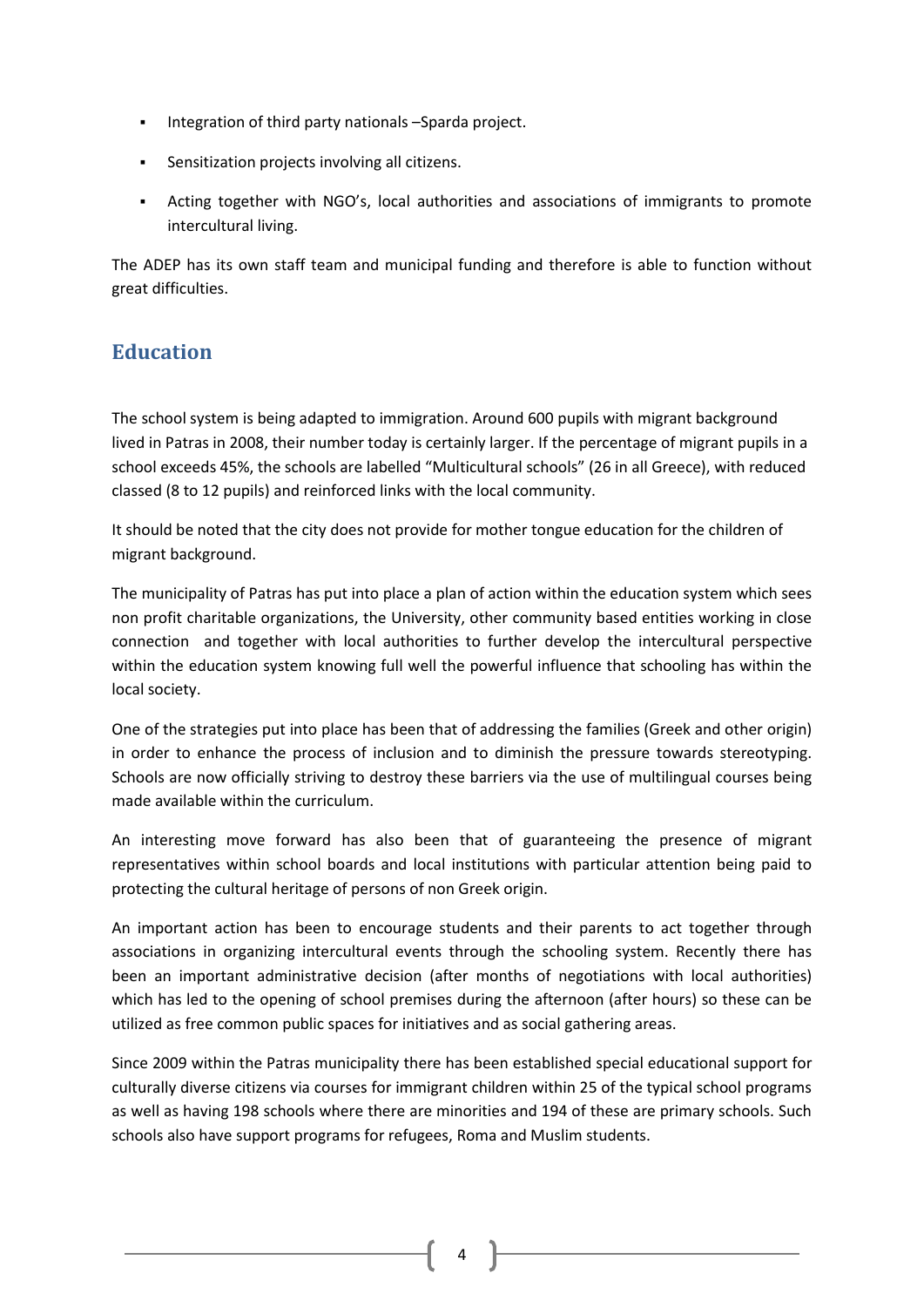On the other hand it must be noted the high number of underachievers for the difficulty inherent with the language but this is most notable with the Roma children.

To help overcome some of these difficulties the school system has to connect minority families to the school with the support of linguistic mediators.

The university of Patras is in the process of concluding a multicultural sensitivity research project to measure the intercultural position of staff operating in the education system. Further to this action the same university is offering short courses on discrimination issues, cultural awareness and intercultural issues but not always in a structured manner but often as electives within other courses.

Another institute also in cooperation with the local municipality with active involvement in intercultural issues is "Achaeco Institute for Adult Education".

It is also dedicated to education of adults but extends its actions to issues such as migrants, intercultural education and support for migrants and refugees. The center offers school support, lessons in Greek for those who use it as a second language .

KEMPO (Education and Care Centre for Families and Children) which is a charitable organization is in close collaboration with the education system of the municipality and has in its mandate the support of socially vulnerable groups, the development of actions aimed at the acceptance of diversity and other intercultural themes.

#### **Culture and Creativity**

Patras cultural life in the 19<sup>th</sup> and beginning 20<sup>th</sup> century was moulded by the international bourgeoisie (building of the theatre, museums) and conformed to European trends. Today, an ambitious summer music, theatre and dance festival invites artists from abroad and is held in beautifully restored Roman "Odeon". new archaeological museum which will be finished this year). The Patras Carnival, which is the most important and famous one in Greece (since 1826, but probably dating back to Dionysos festivities), is nevertheless yet not an intercultural event like the new carnivals at Notting Hill or Berlin. Important pieces of cultural heritage are the Karagiozis theatre, the new archaeological museum and the only Greek museum of the press.

Patras cultural scene is relatively open to the world also today but more could be done to give recognition, space and visibility to the cultures of different communities present in the city.

The municipality is considering a proposal by foreign students to organise a festival to present their cultures to the people in Patras.

The potential of culture as a vector of diversity and catalyst for intercultural communication is not yet fully recognized in Patras. Strategies for inclusion and opening to the local community – prominent in the field of education – are not yet sufficiently present in cultural policy.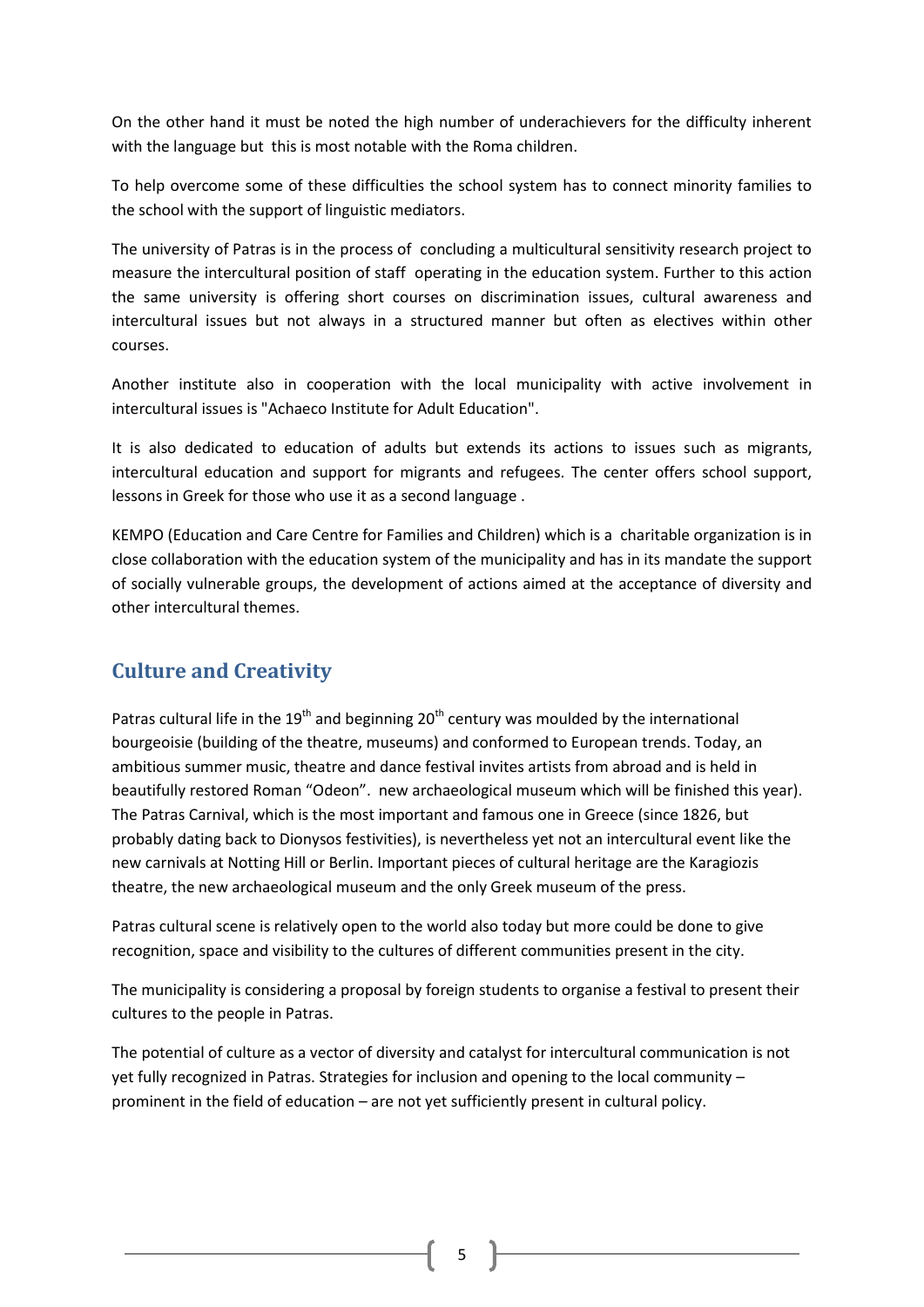#### **Volunteer work and civil society**

Patras has an extensive network of volunteer organisations – around 25% of the population have been volunteers at least once. Volunteer work especially in the context of the Olympic games and the Patras Carnival is often open to migrants (although some organisations find them often unqualified for their purposes). The municipality has set up a special office and a database to coordinate volunteers. The co-ordinating officer does this job also on a voluntary basis, on top of her other duties.

Organisations like the Red Cross, Scouts and "Young Artists" care for migrants, especially for the asylum seekers, sometimes they include migrants while they recognise that people in a precarious situation have little incentive for civic engagement.

#### **Neighbourhoods and public space**

There seem to be in Patras specific enclaves organized around ethnic origin while it was also clear that there was no reporting or evidence that conflict and or tension between the various groups was a problem. It was evident from the municipal office on integration and migration issues that much was being done to involve NGO's, volunteer organizations, other municipal offices and services like the school system in working towards offsetting possible interethnic tension.

Having met the leading representatives from the majority of minority populations in Patras (Afghan community, Romanean community, Albanian community, Bulgarian community, Nigerian community- the Roma community was not present) it was not evident that there was any serious question of isolation and exclusion within the legally resident population of migrants.

On the other hand the same cannot be said for the illegally present population which had previously been perceived as a real problem as many of these people congregated within the old port area which is in the centre of the city. Such persons were seen as a source of conflict but this situation had been supposedly resolved. The method of ' resolution' was to move the whole estimated 2000 persons to the area of the new port which is about 2 km. out of town and therefore the 'problem' has been resolved because it is not visible. That this question has not yet found the appropriate solution.

Another question that needs still to be addressed in a concrete way is the great lack of cultural/linguistic mediators within the health care system. The regional representative for the ministry for health and welfare actually declared that no plan of action for the preparation and introduction of such persons within the health care system has been seen as necessary. In fact there appeared to be a substantial difference between the importance and effort being put into the immigration and intercultural issues by much of the public services sector but this same effort on the part of the health system does not appear to be present.

Possibly one of the most effective initiatives taken within the last year with respect to breaking down possible neighbourhood barriers has been the opening up of school grounds and premises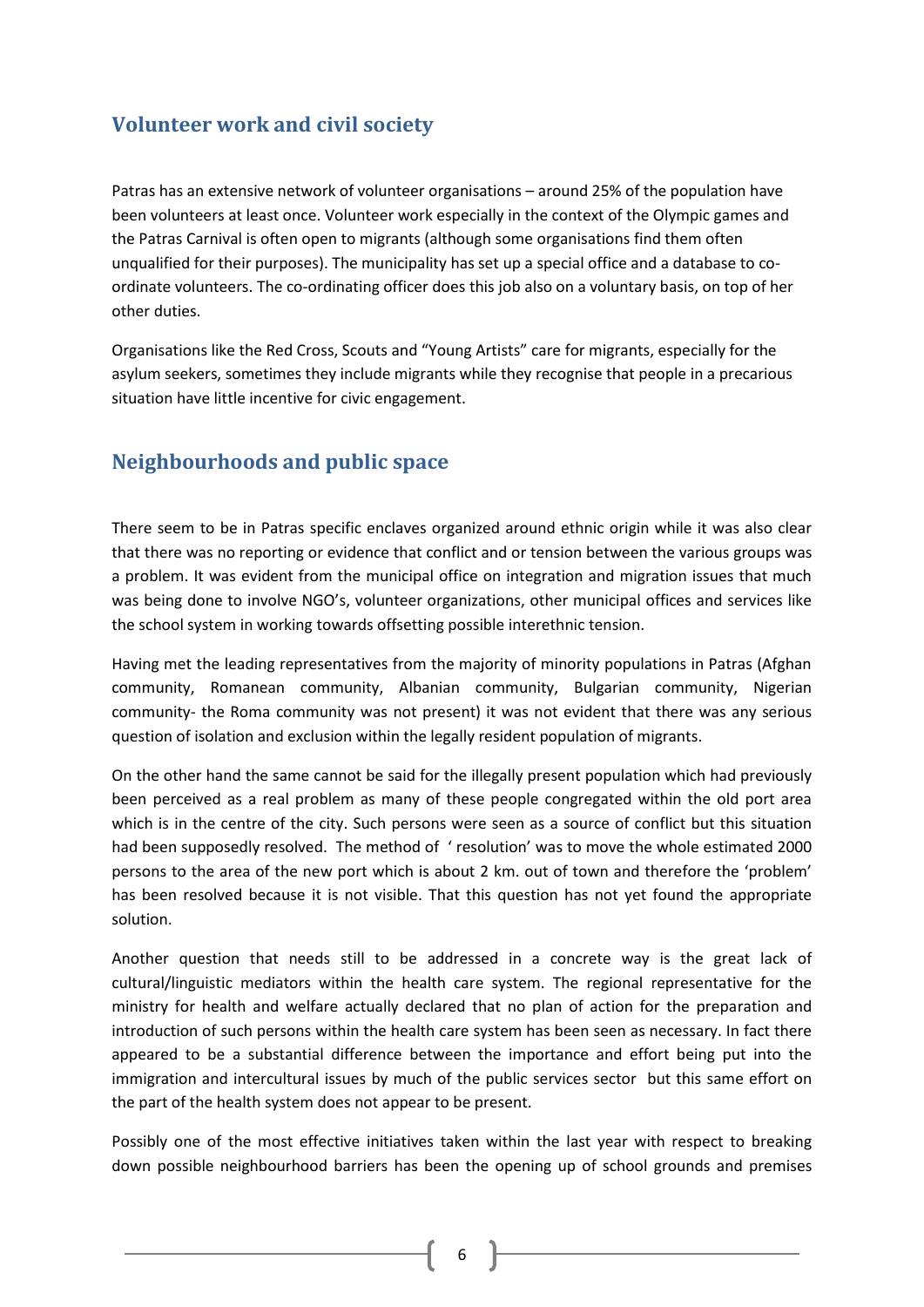therefore producing many new open spaces for public mixing, playing together and developing intercultural projects within the artistic, musical, theatre spheres of action, sporting events therefore involving all persons within this newly found space which was never before available for civilian activities.

Such actions have developed the need for cultural mediators for facilitating the development of relationship building in particular within cultural activities and it is the university which helps to prepare such professionals.

The coordination by the above mentioned municipal offices there appears to be a good level of intra organizational understanding and support with very little apparent overlap and waste of resources.

#### **Media and public perceptions**

ESIEPIN (Association of Daily News Editors) is well aware of the role that the media has with regards to possibly influencing and or shaping the opinion of local citizens on intercultural and migration issues. Under pressure from public opinion, a Greek media took a decision to seek balanced reporting. For instance, when reporting on a offence or crime, they do not publish the nationality of the offenders to avoid nourishing xenophobia.

The journalists met indicated that they are doing there best with that regarding the reporting of news concerning migrants, refugees and migrant issues but sometimes their deontology conflicts with the requests of editors. There was evidence of this effort to address the problem illustrated above by the fact that they do have an internal code of regulation dedicated to journalists on intercultural themes. However, they consider that journalists are not always 'left free' to comply with this code of conduct.

One of the many projects set up to work within this above field is the project entitled [Sparda](http://www.coe.int/t/dg4/cultureheritage/culture/SPARDA/Default_en.asp) - (Shaping Perceptions and Attitudes to realise the Diversity Advantage) mentioned above, and another is Praksis (Programs of Development, Social Support and Medical Cooperation) as well as others as indicated above basically for what might be seen as a new coordinated approach to the whole migration question originating from the municipality and its supporting and funding strategies which aim at involving those associations and so on that are demonstrating an active role within the intercultural and migration field.

After a research project carried out a few years back where Patras resulted being one of the cities with the most negative attitude towards migrants and of not having a correct understanding of the migration question within the area.

The Sparda association has set up its 'Media Cultural Workshop' with the aim of disseminating the correct data on migrant issues within the local population of Patras. The project hopes to involve all aspects of local life so that no inappropriate information on migration questions continue to circulate.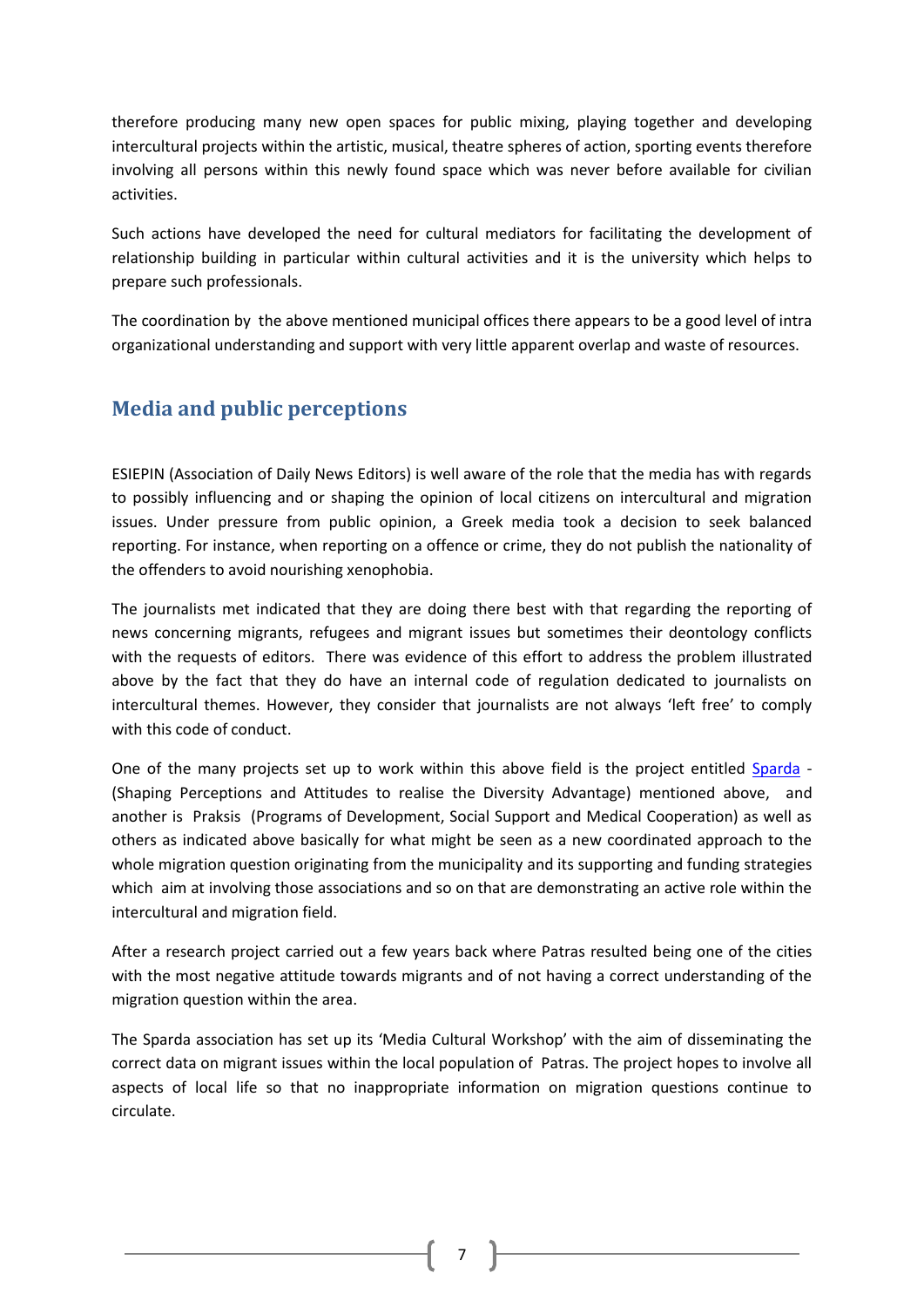Within this project migrants are seen as co-workers and not as the target group therefore the project has seen the participation of migrant associations and NGO's to the media workshop indicated above and to other activities.

Another project to promote intercultural mixing and to fight inappropriate information capable of disturbing public life and creating discrimination is the 'Portrait of the City', and a photographic exhibition on the different citizens and aspects of life in Patras. The same group of associations are in the process of producing a documentary with the name 'We are all together'.

To further consolidate the activities to encourage intercultural mixing the municipality through its own offices and through the associations that it finances holds a yearly intercultural dance festival and other ongoing intercultural manifestations within the cultural and musical field.

Praksis puts into place interventions dedicated to the empowerment of socially and economically excluded and disenfranchised persons. Their interventions are extended to all groups, local and foreigners and it also includes the homeless, the Roma, victims of trafficking and street children as well as the illegally present persons.

The Praksis team in Patras is present from 2011 and has now become an important ally of the local municipality with regards the handling of the above category of persons and has set up, with municipal support, a drop in centre for health and social issues as well as free legal aid and temporary shelter. An outreach activity is present for food, clothing and other essential life support necessities most of which are principally utilized by the illegally present persons.

#### **Business and labour market policies**

In a frank discussion with the director of the Patras region Chamber of Commerce it was clear that this official organization was quite aware of the constant difficulties created by Greek law on migration which indicates that migrants must demonstrate precise monthly earnings to be able to remain in Greece. The director demonstrated that they are active as an organization in involving migrants within there organization, and companies are being encouraged to utilize the 'added value in language and culture' brought by migrants in an attempt to open new markets within their countries of origin. It was also declared that legal migrants work so well that the building industry in particular is very please to involve them and is actively sponsoring these persons to open up there own businesses within the trades and construction sectors.

The director indicated that they have no evidence or signs of intercultural conflict with the regular migrants and do put out written information on intercultural cooperation, signage in other languages as a way of safeguarding jobs and job security.

The chamber has not set up an office to monitor possible conflict situations but they do keep the question under surveillance as part of there normal official work. The charter which outlaws discrimination in the workplace still stands but 'now we have much closer collaboration with the municipality and this is a further help within the community on this question'.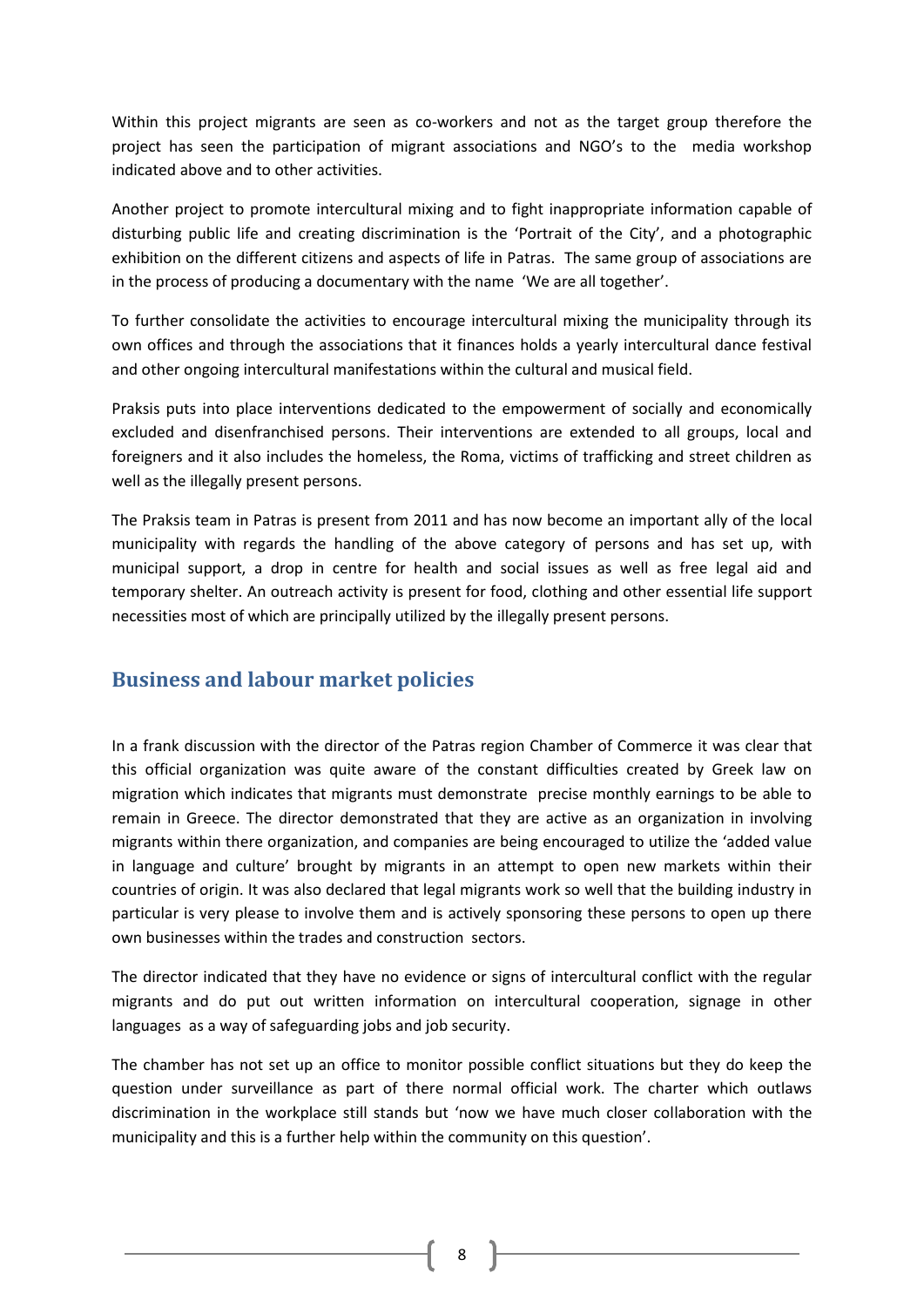The same cannot be said with regards to irregular migrants that were seen, by the chamber of commerce, as a point of present and future difficulties and problems because 'these persons cannot find jobs, are not insured and cannot get residence status'.

#### **Safety and policing**

A number of stakeholders in Patras with regards to the intercultural cities program make a clear distinction between regular migrants, irregular migrants and the Roma population. The chief of police indicated that they do not have any problems or conflict situations involving the regular immigrants but do have within some of the 22 shanty towns occupied by the Roma populations some difficulties and presumably 'dangerous' areas to monitor especially between the Bulgarian and Greek Roma people. The rest of the city is a 'normal place to live' with people freely mixing.

The police department does not utilize third party mediators because they themselves are trained in mediation methods starting from there official entry during the national police training academy and do in service training on conflict management as well. On the other hand the department has an organized intervention program where 3 days a week the department is involved in taking care of the irregular migrants while they are within there local territory.

#### **Conclusions and recommendations**

A comparison with the last intercultural cities index analysis applied to Patras does illustrate the very interesting positive developments and changes basically right across the relevant indicators that have already taken place, are in the action phase at the moment and are in the planning and development program already accepted by the local municipality as a course of action within the near future.

With the last municipal elections held in 2011 Patras has openly adopted a clear commitment to the intercultural cities program. It has made more than one public statement on the question and adopted a public position statement as well as allocating a budget of 30.000 euro for the 2011 period and another 30.000 euro for the 2012 period for the implementation of its intercultural cities program and action plan which now involves a series on NGO'S and other community associations.

The municipal authorities have established a centralized service for migration questions within the city centre and have supplied a congruent number of staff to take care of all relevant questions as well as the development and maintenance of the official webpage on migrant issues.

The city has launch and is supporting a number of cultural, musical, festive, artistic and other activities that foster intercultural initiatives by honouring and financing acts that encourage interculturalism. A specific indication of this is the setting up of a dedicated body which has the mandate on intercultural and immigration issues.

The Patras education system has continued to elaborate and develop a number of initiatives within all levels of the system, including the involvement of the university in projects that aim at involving